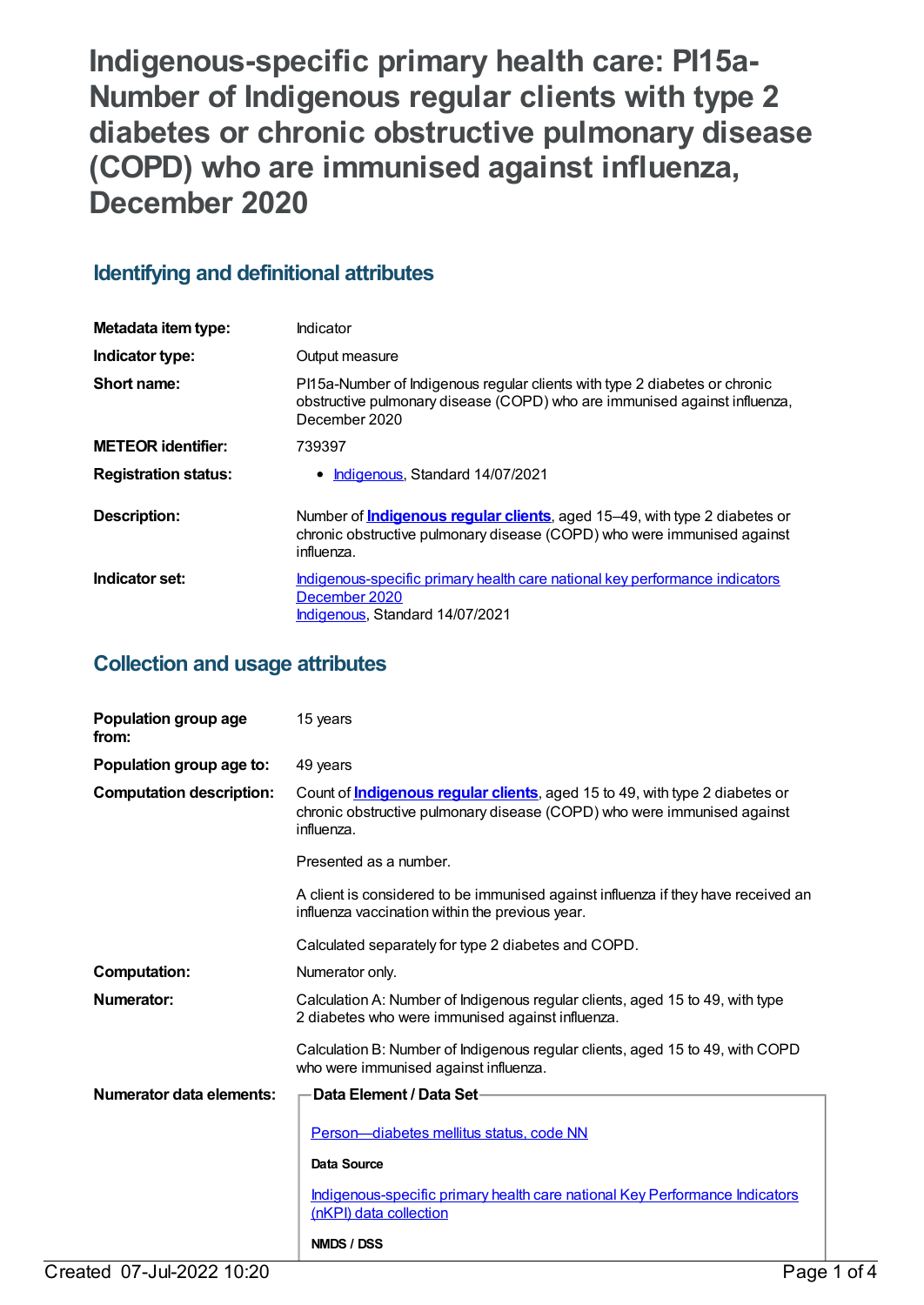#### [Indigenous-specific](https://meteor.aihw.gov.au/content/738532) primary health care NBEDS December 2020

**Guide for use**

Type 2 diabetes only.

#### **Data Element / Data Set**

[Person—age,](https://meteor.aihw.gov.au/content/303794) total years N[NN]

**Data Source**

[Indigenous-specific](https://meteor.aihw.gov.au/content/737914) primary health care national Key Performance Indicators (nKPI) data collection

**NMDS / DSS**

[Indigenous-specific](https://meteor.aihw.gov.au/content/738532) primary health care NBEDS December 2020

**Guide for use**

Aged 15–49 only.

#### **Data Element / Data Set**

[Person—influenza](https://meteor.aihw.gov.au/content/457688) immunisation indicator, yes/no code N

**Data Source**

[Indigenous-specific](https://meteor.aihw.gov.au/content/737914) primary health care national Key Performance Indicators (nKPI) data collection

**NMDS / DSS**

[Indigenous-specific](https://meteor.aihw.gov.au/content/738532) primary health care NBEDS December 2020

#### **Data Element / Data Set**

[Person—chronic](https://meteor.aihw.gov.au/content/464928) obstructive pulmonary disease recorded indicator, yes/no code N

**Data Source**

[Indigenous-specific](https://meteor.aihw.gov.au/content/737914) primary health care national Key Performance Indicators (nKPI) data collection

**NMDS / DSS**

[Indigenous-specific](https://meteor.aihw.gov.au/content/738532) primary health care NBEDS December 2020

#### **Data Element / Data Set**

Person-Indigenous status, code N

#### **Data Source**

[Indigenous-specific](https://meteor.aihw.gov.au/content/737914) primary health care national Key Performance Indicators (nKPI) data collection

**NMDS / DSS**

[Indigenous-specific](https://meteor.aihw.gov.au/content/738532) primary health care NBEDS December 2020

**Guide for use**

Indigenous only.

### **Data Element / Data Set**

[Person—regular](https://meteor.aihw.gov.au/content/686291) client indicator, yes/no code N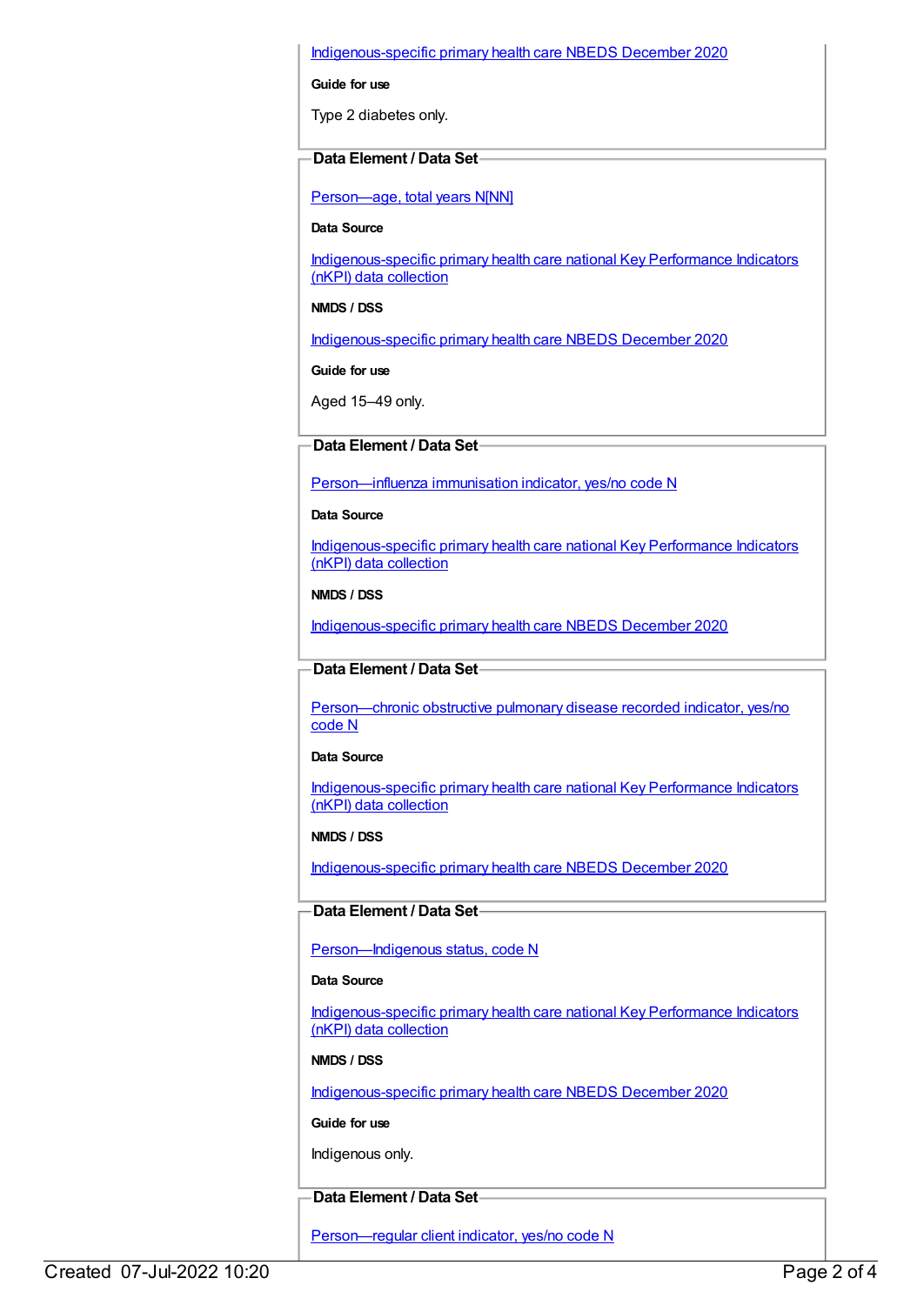|                                         | Data Source                                                                                           |
|-----------------------------------------|-------------------------------------------------------------------------------------------------------|
|                                         | Indigenous-specific primary health care national Key Performance Indicators<br>(nKPI) data collection |
|                                         | NMDS / DSS                                                                                            |
|                                         | Indigenous-specific primary health care NBEDS December 2020                                           |
|                                         | Guide for use                                                                                         |
|                                         | Regular clients only.                                                                                 |
| Disaggregation:                         | 1. Sex:                                                                                               |
|                                         | a) Male                                                                                               |
|                                         | b) Female.                                                                                            |
|                                         | 2. Age group:<br>a) 15-24 years                                                                       |
|                                         | b) 25-34 years                                                                                        |
|                                         | c) 35-44 years<br>d) 45-49 years.                                                                     |
| <b>Disaggregation data</b><br>elements: | Data Element / Data Set                                                                               |
|                                         | Person-age, total years N[NN]                                                                         |
|                                         | Data Source                                                                                           |
|                                         | Indigenous-specific primary health care national Key Performance Indicators<br>(nKPI) data collection |
|                                         | NMDS / DSS                                                                                            |
|                                         | Indigenous-specific primary health care NBEDS December 2020                                           |
|                                         | Guide for use                                                                                         |
|                                         | Aged 15-49 only.                                                                                      |
|                                         | Data Element / Data Set-                                                                              |
|                                         | Person-sex, code X                                                                                    |
|                                         | Data Source                                                                                           |
|                                         | Indigenous-specific primary health care national Key Performance Indicators<br>(nKPI) data collection |
|                                         | NMDS / DSS                                                                                            |
|                                         | Indigenous-specific primary health care NBEDS December 2020                                           |
| <b>Comments:</b>                        | Census date for reporting is 31 December 2020.                                                        |

# **Representational attributes**

| <b>Representation class:</b> | Count   |
|------------------------------|---------|
| Data type:                   | Real    |
| Unit of measure:             | Person  |
| Format:                      | N[N(6)] |
|                              |         |

## **Data source attributes**